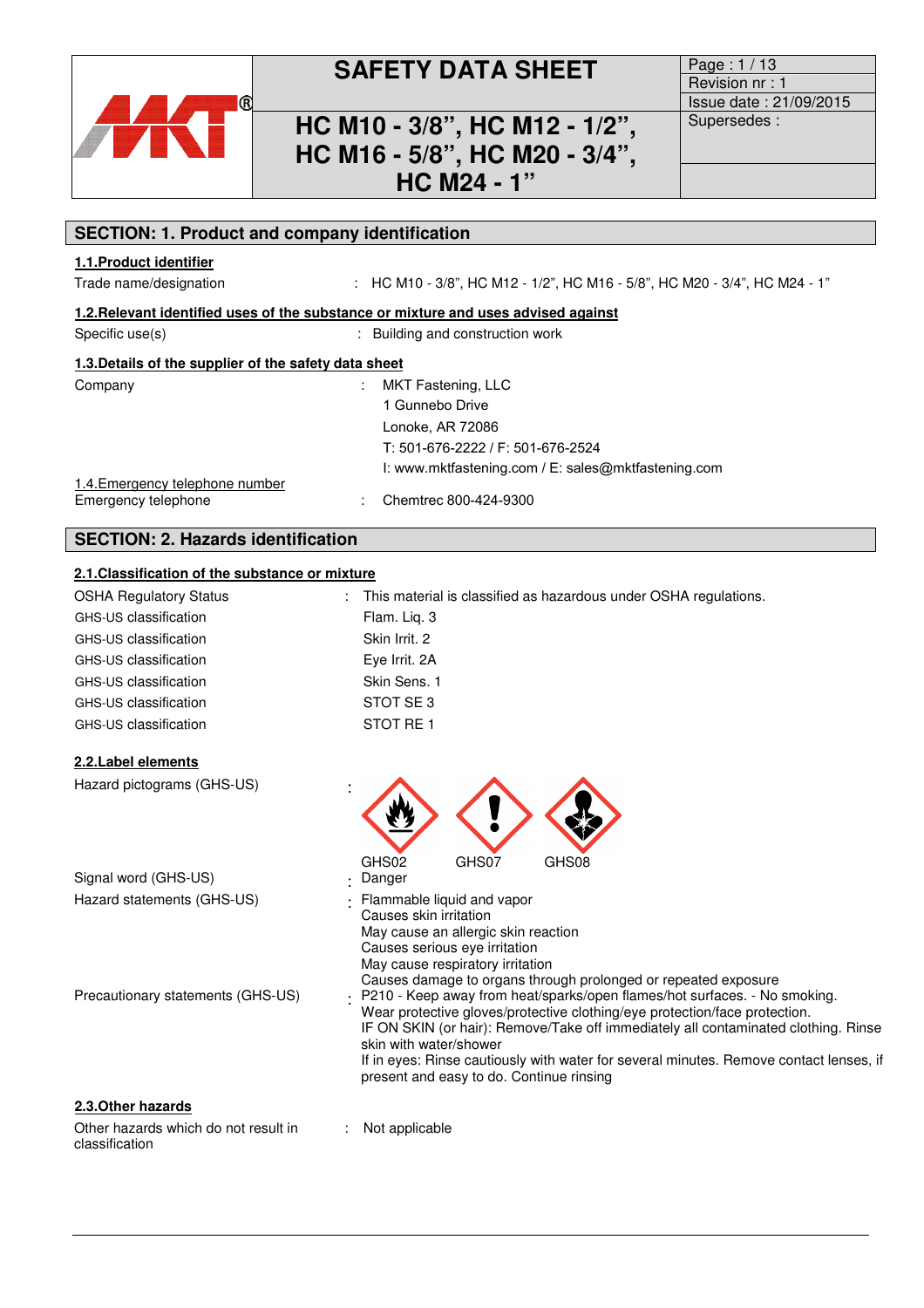

## **SAFETY DATA SHEET** Page : 2/13

**HC M10 - 3/8", HC M12 - 1/2", HC M16 - 5/8", HC M20 - 3/4", HC M24 - 1"** 

Revision nr : 1 Issue date : 21/09/2015 Supersedes :

### **SECTION: 3. Composition/information on ingredients**

| Substance name     | <b>CAS No.</b> | %                  |
|--------------------|----------------|--------------------|
| Styrene            | 100-42-5       | 25<br>10           |
| Dibenzoyl peroxide | $94-36-0$      | $\sim$<br>-<br>ں ۔ |

| <b>SECTION: 4. First aid measures</b>                                          |                                                                                                                                                                                                                                                    |
|--------------------------------------------------------------------------------|----------------------------------------------------------------------------------------------------------------------------------------------------------------------------------------------------------------------------------------------------|
| 4.1. Description of first aid measures                                         |                                                                                                                                                                                                                                                    |
| Inhalation                                                                     | Provide fresh air.<br>Put victim at rest, cover with a blanket and keep warm.<br>In case of doubt or persistent symptoms, always consult a physician                                                                                               |
| Skin contact                                                                   | Remove contaminated, saturated clothing immediately.<br>After contact with skin, wash immediately with plenty of water.<br>Call a physician if irritation develops or persists.                                                                    |
| Eye contact                                                                    | Rinse immediately with plenty of water, also under the eyelids, for at least 15<br>minutes.<br>In case of doubt or persistent symptoms, always consult a physician                                                                                 |
| In case of ingestion                                                           | Get medical advice/attention                                                                                                                                                                                                                       |
| Additional advice                                                              | First aid provider: Pay attention to self-protection!<br>See also section 8<br>Never give anything by mouth to an unconscious person or a person with<br>cramps.<br>Show this safety data sheet to the attending doctor.<br>Treat symptomatically. |
| 4.2. Most important symptoms and effects, both acute and delayed               |                                                                                                                                                                                                                                                    |
| Inhalation                                                                     | May cause respiratory irritation.                                                                                                                                                                                                                  |
| Skin contact                                                                   | Causes skin irritation. May cause an allergic skin reaction.                                                                                                                                                                                       |
| Eye contact                                                                    | Causes serious eye irritation.                                                                                                                                                                                                                     |
| Ingestion                                                                      | No adverse effects are expected.                                                                                                                                                                                                                   |
| Other adverse effects                                                          | Causes damage to organs through prolonged or repeated exposure.                                                                                                                                                                                    |
| 4.3.Indication of any immediate medical attention and special treatment needed |                                                                                                                                                                                                                                                    |
| No data available                                                              |                                                                                                                                                                                                                                                    |
| <b>SECTION: 5. Firefighting measures</b>                                       |                                                                                                                                                                                                                                                    |
| 5.1. Extinguishing media                                                       |                                                                                                                                                                                                                                                    |
| Suitable extinguishing media                                                   | Water spray, Alcohol resistant foam, Carbon dioxide, Dry extinguishing<br>powder                                                                                                                                                                   |
| Finally contractors, we call a discussion to                                   | .                                                                                                                                                                                                                                                  |

# Extinguishing media to avoid : Strong water jet

### **5.2.Special hazards arising from the substance or mixture**  Fire hazard **in the summable in the set of the set of the set of the set of the set of the set of the set of the set of the set of the set of the set of the set of the set of the set of the set of the set of the set of the** Specific hazards **Specific hazards** : Hazardous decomposition products : COx. Do not allow run-off from fire-fighting to enter drains or water courses. Dispose of waste in accordance with environmental legislation **5.3. Advice for firefighters**  Advice for firefighters **in the case of the Contract Contract Contract Contract Contract Contract Contract Contract Contract Contract Contract Contract Contract Contract Contract Contract Contract Contract Contract Contrac** Use water spray or fog for cooling exposed containers Keep away from heat, hot surfaces, sparks, open flames and other ignition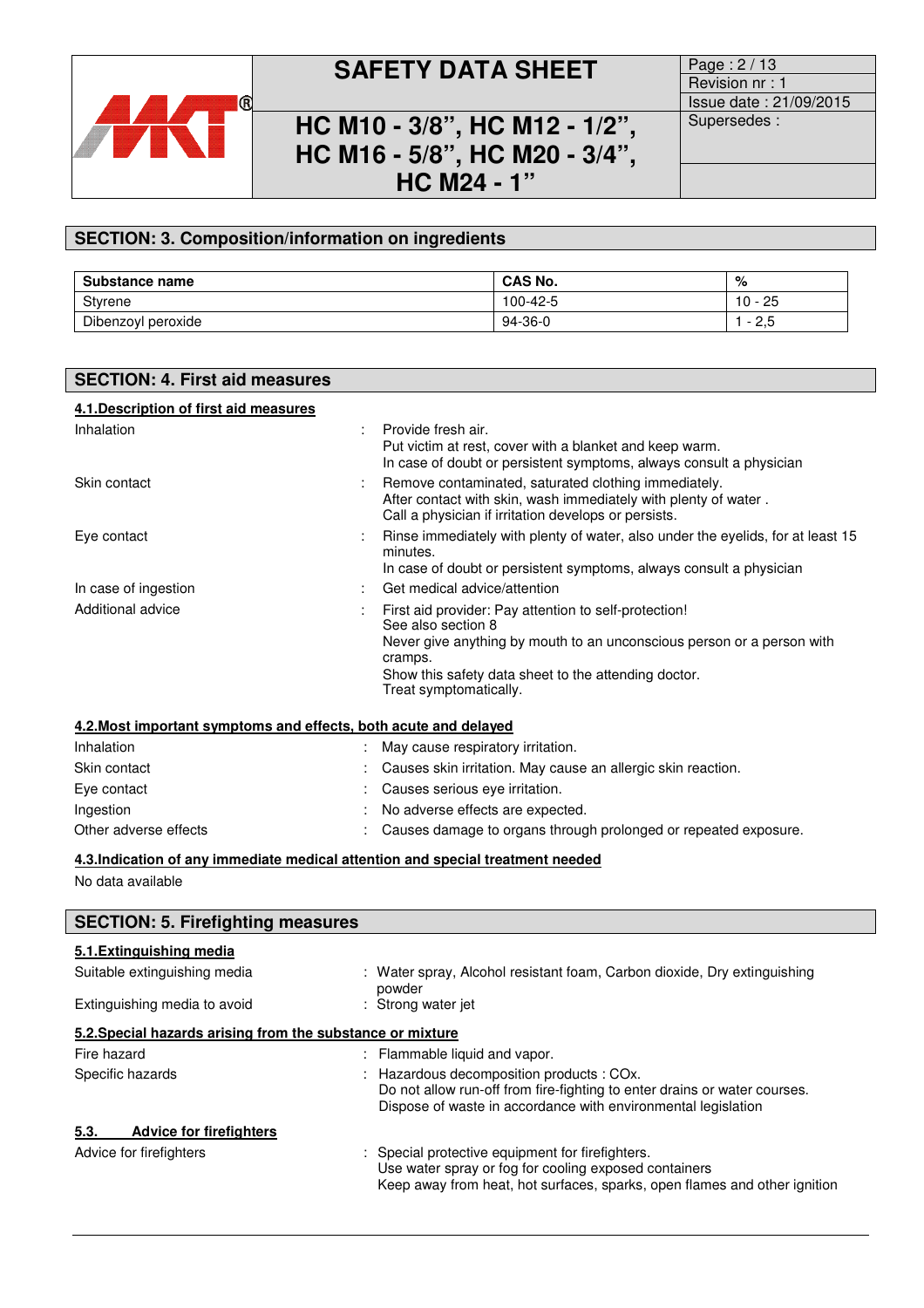

## **SAFETY DATA SHEET** Page : 3/13

## **HC M10 - 3/8", HC M12 - 1/2", HC M16 - 5/8", HC M20 - 3/4", HC M24 - 1"**

Revision nr : 1 Issue date : 21/09/2015 Supersedes :

sources. No smoking. No smoking. Do not allow run-off from fire-fighting to enter drains or water courses. Dispose of waste in accordance with environmental legislation

| <b>SECTION: 6. Accidental release measures</b><br>6.1. Personal precautions, protective equipment and emergency procedures |                                                                                                                                                              |  |                             |
|----------------------------------------------------------------------------------------------------------------------------|--------------------------------------------------------------------------------------------------------------------------------------------------------------|--|-----------------------------|
|                                                                                                                            |                                                                                                                                                              |  | For non-emergency personnel |
| For emergency responders                                                                                                   | Ensure procedures and training for emergency decontamination and disposal<br>are in place<br>Concerning personal protective equipment to use, see section 8. |  |                             |
| 6.2. Methods and material for containment and cleaning up                                                                  |                                                                                                                                                              |  |                             |
| Spill or leak statements by chemical                                                                                       | Use appropriate personal protection equipment (PPE).                                                                                                         |  |                             |

| Use appropriate personal protection equipment (PPE).<br>Exclude sources of ignition and ventilate the area |                                      |  |                                                          |  |
|------------------------------------------------------------------------------------------------------------|--------------------------------------|--|----------------------------------------------------------|--|
|                                                                                                            | Spill or leak statements by chemical |  | Prevent runoff from entering drains, sewers or waterways |  |

|                                         | Collect in closed and suitable containers for disposal. |
|-----------------------------------------|---------------------------------------------------------|
| <b>SECTION: 7. Handling and storage</b> |                                                         |

| 7.1. Precautions for safe handling                                |                                                                                                                                                                                                                                                                                                                                                                                                                                                                                                                                                                                                                                                                                                 |
|-------------------------------------------------------------------|-------------------------------------------------------------------------------------------------------------------------------------------------------------------------------------------------------------------------------------------------------------------------------------------------------------------------------------------------------------------------------------------------------------------------------------------------------------------------------------------------------------------------------------------------------------------------------------------------------------------------------------------------------------------------------------------------|
| Handling                                                          | Use only in well ventilated areas<br>Use personal protective equipment as required.<br>Concerning personal protective equipment to use, see section 8.<br>Avoid contact with skin, eyes and clothing<br>Do not breathe vapor/aerosol<br>Keep away from heat, hot surfaces, sparks, open flames and other ignition<br>sources. No smoking.<br>Handle and open container with care<br>After use replace the closing cap immediately<br>Ensure proper process control to avoid excess waste discharge (temperature,<br>concentration, pH, time).<br>Do not allow to enter into surface water or drains<br>Take any precaution to avoid mixing with incompatible materials.<br>See also section 10. |
| Advices on general occupational hygiene                           | Keep good industrial hygiene<br>Wash hands and face before breaks and immediately after handling of the<br>product.<br>When using do not eat, drink or smoke.<br>Take off contaminated clothing.<br>Keep away from food, drink and animal feedingstuffs                                                                                                                                                                                                                                                                                                                                                                                                                                         |
| 7.2. Conditions for safe storage, including any incompatibilities |                                                                                                                                                                                                                                                                                                                                                                                                                                                                                                                                                                                                                                                                                                 |
| Storage                                                           | Keep container tightly closed in a cool, well-ventilated place.<br>Keep away from heat, hot surfaces, sparks, open flames and other ignition<br>sources. No smoking.<br>Keep away from food, drink and animal feedingstuffs                                                                                                                                                                                                                                                                                                                                                                                                                                                                     |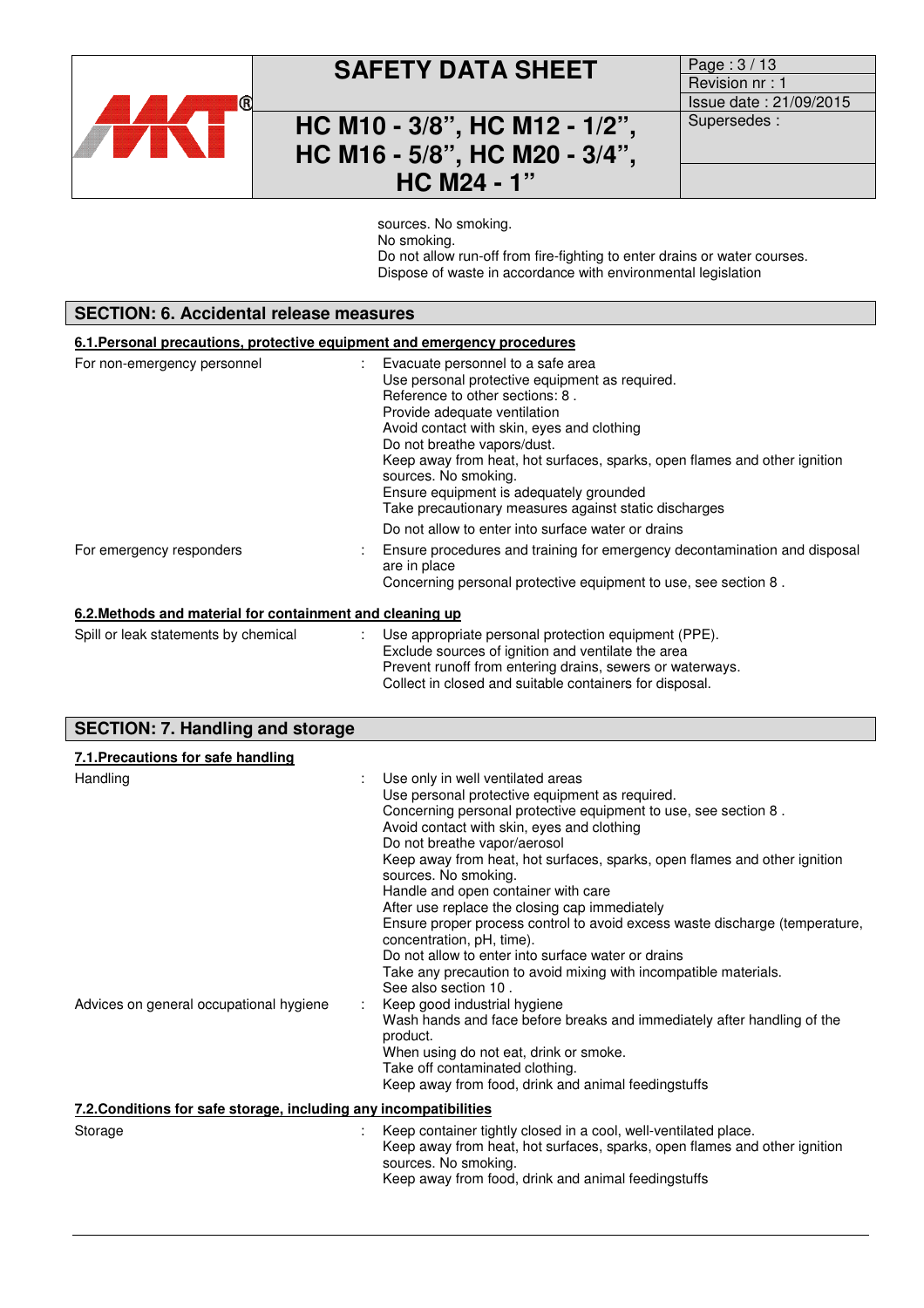

## **SAFETY DATA SHEET** Page: 4/13

### **HC M10 - 3/8", HC M12 - 1/2", HC M16 - 5/8", HC M20 - 3/4", HC M24 - 1"**

Revision nr : 1 Issue date : 21/09/2015 Supersedes :

Keep at temperatures below 77° F. Keep away from heat Protect from sunlight. Do not store near or with any of the incompatible materials listed in section 10.

### **SECTION: 8. Exposure controls/personal protection**

### **8.1. Exposure guidelines**

| Styrene (100-42-5)                                                                                                                                                                                                                                                                                                                                                                                                                                       |                                                             |                                                                                                                                                                                                                                                                                                                                                                                               |  |
|----------------------------------------------------------------------------------------------------------------------------------------------------------------------------------------------------------------------------------------------------------------------------------------------------------------------------------------------------------------------------------------------------------------------------------------------------------|-------------------------------------------------------------|-----------------------------------------------------------------------------------------------------------------------------------------------------------------------------------------------------------------------------------------------------------------------------------------------------------------------------------------------------------------------------------------------|--|
| <b>ACGIH</b>                                                                                                                                                                                                                                                                                                                                                                                                                                             | ACGIH TWA (ppm)                                             | 20 ppm                                                                                                                                                                                                                                                                                                                                                                                        |  |
| <b>ACGIH</b>                                                                                                                                                                                                                                                                                                                                                                                                                                             | ACGIH STEL (ppm)                                            | 40 ppm                                                                                                                                                                                                                                                                                                                                                                                        |  |
| <b>IDLH</b>                                                                                                                                                                                                                                                                                                                                                                                                                                              | āS IDLH (ppm)                                               | 700 ppm                                                                                                                                                                                                                                                                                                                                                                                       |  |
| <b>NIOSH</b>                                                                                                                                                                                                                                                                                                                                                                                                                                             | NIOSH REL (TWA) (mg/m <sup>3</sup> )                        | $215$ mg/m <sup>3</sup>                                                                                                                                                                                                                                                                                                                                                                       |  |
| <b>NIOSH</b>                                                                                                                                                                                                                                                                                                                                                                                                                                             | NIOSH REL (TWA) (ppm)                                       | 50 ppm                                                                                                                                                                                                                                                                                                                                                                                        |  |
| <b>NIOSH</b>                                                                                                                                                                                                                                                                                                                                                                                                                                             | NIOSH REL (STEL) (mg/m <sup>3</sup> )                       | 425 mg/m $3$                                                                                                                                                                                                                                                                                                                                                                                  |  |
| <b>NIOSH</b>                                                                                                                                                                                                                                                                                                                                                                                                                                             | NIOSH REL (STEL) (ppm)                                      | 100 ppm                                                                                                                                                                                                                                                                                                                                                                                       |  |
| <b>OSHA</b>                                                                                                                                                                                                                                                                                                                                                                                                                                              | OSHA PEL (TWA) (ppm)                                        | 100 ppm                                                                                                                                                                                                                                                                                                                                                                                       |  |
| <b>OSHA</b>                                                                                                                                                                                                                                                                                                                                                                                                                                              | OSHA PEL (Ceiling) (ppm)                                    | 200 ppm                                                                                                                                                                                                                                                                                                                                                                                       |  |
| Québec                                                                                                                                                                                                                                                                                                                                                                                                                                                   | VECD (mg/m <sup>3</sup> )                                   | 426 mg/m $3$                                                                                                                                                                                                                                                                                                                                                                                  |  |
| Québec                                                                                                                                                                                                                                                                                                                                                                                                                                                   | VECD (ppm)                                                  | 100 ppm                                                                                                                                                                                                                                                                                                                                                                                       |  |
| Québec                                                                                                                                                                                                                                                                                                                                                                                                                                                   | $VEMP$ (mg/m <sup>3</sup> )                                 | $213$ mg/m <sup>3</sup>                                                                                                                                                                                                                                                                                                                                                                       |  |
| Québec                                                                                                                                                                                                                                                                                                                                                                                                                                                   | VEMP (ppm)                                                  | 50 ppm                                                                                                                                                                                                                                                                                                                                                                                        |  |
| Dibenzoyl peroxide (94-36-0)                                                                                                                                                                                                                                                                                                                                                                                                                             |                                                             |                                                                                                                                                                                                                                                                                                                                                                                               |  |
| <b>ACGIH</b>                                                                                                                                                                                                                                                                                                                                                                                                                                             | ACGIH TWA (mg/m <sup>3</sup> )                              | $5$ mg/m <sup>3</sup>                                                                                                                                                                                                                                                                                                                                                                         |  |
| <b>IDLH</b>                                                                                                                                                                                                                                                                                                                                                                                                                                              | US IDLH (mg/m <sup>3</sup> )                                | 1500 mg/m <sup>3</sup>                                                                                                                                                                                                                                                                                                                                                                        |  |
| <b>NIOSH</b>                                                                                                                                                                                                                                                                                                                                                                                                                                             | NIOSH REL (TWA) (mg/m <sup>3</sup> )                        | $5 \text{ mg/m}^3$                                                                                                                                                                                                                                                                                                                                                                            |  |
| <b>OSHA</b>                                                                                                                                                                                                                                                                                                                                                                                                                                              | OSHA PEL (TWA) (mg/m <sup>3</sup> )                         | $5 \text{ mg/m}^3$                                                                                                                                                                                                                                                                                                                                                                            |  |
| Québec                                                                                                                                                                                                                                                                                                                                                                                                                                                   | $VEMP$ (mg/m <sup>3</sup> )                                 | $5 \text{ mg/m}^3$                                                                                                                                                                                                                                                                                                                                                                            |  |
| 8.2. Engineering controls<br>Engineering control measures<br>Provide adequate ventilation<br>Use only in area provided with appropriate exhaust ventilation.<br>Emergency eye wash fountains and safety showers should be available in the<br>immediate vicinity of any potential exposure<br>Take precautionary measures against static discharge<br>Organizational measures to prevent /limit releases, dispersion and exposure<br>See also section 7. |                                                             |                                                                                                                                                                                                                                                                                                                                                                                               |  |
| Environmental exposure controls<br>Do not allow contact with soil, surface or ground water.                                                                                                                                                                                                                                                                                                                                                              |                                                             | Comply with applicable Community environmental protection legislation.                                                                                                                                                                                                                                                                                                                        |  |
| 8.3. Personal protective equipment (PPE)                                                                                                                                                                                                                                                                                                                                                                                                                 |                                                             |                                                                                                                                                                                                                                                                                                                                                                                               |  |
| Personal protection equipment                                                                                                                                                                                                                                                                                                                                                                                                                            | workplace.                                                  | The type of protective equipment must be selected according to the<br>concentration and amount of the dangerous substance at the specific                                                                                                                                                                                                                                                     |  |
| Respiratory protection                                                                                                                                                                                                                                                                                                                                                                                                                                   | Full face mask<br>Half face Air-Purifying<br>Filter type: A | In case of insufficient ventilation, wear suitable respiratory equipment                                                                                                                                                                                                                                                                                                                      |  |
| Hand protection                                                                                                                                                                                                                                                                                                                                                                                                                                          |                                                             | Wear chemically resistant gloves. Impervious gloves Butyl caoutchouc (butyl<br>rubber). Breakthrough time (maximum wearing time) : > 120 min. The<br>selection of specific gloves for a specific application and time of use in a<br>working area, should also take into account other factors on the working<br>space, such as (but not limited to): other chemicals that are possibly used, |  |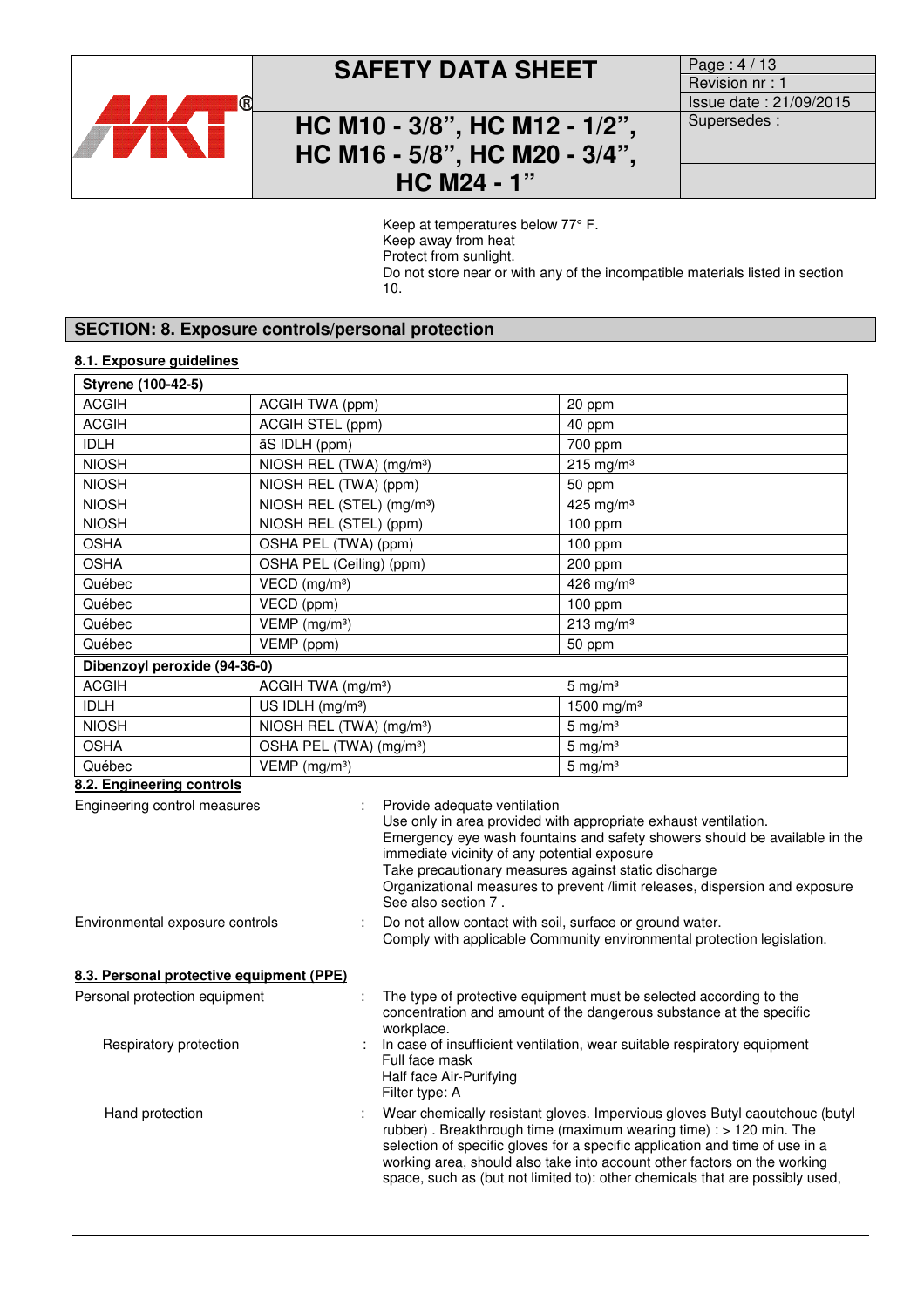

## **SAFETY DATA SHEET**

### **HC M10 - 3/8", HC M12 - 1/2", HC M16 - 5/8", HC M20 - 3/4", HC M24 - 1"**

| Page: 5/13             |
|------------------------|
| Revision nr: 1         |
| Issue date: 21/09/2015 |
| Supersedes:            |
|                        |

|                           | physical requirements (protection against cutting/drilling, skill, thermal<br>protection), and the instructions/specification of the supplier of gloves. |
|---------------------------|----------------------------------------------------------------------------------------------------------------------------------------------------------|
| Eye protection            | Safety glasses                                                                                                                                           |
| Body protection           | Wear suitable protective clothing.                                                                                                                       |
| Thermal hazard protection | Not required for normal conditions of use                                                                                                                |

### **SECTION: 9. Physical and chemical properties**

### **9.1.Information on basic physical and chemical properties**

| Appearance                                   | capsules                                                                                                                                                                                  |
|----------------------------------------------|-------------------------------------------------------------------------------------------------------------------------------------------------------------------------------------------|
| Color                                        | Colorless                                                                                                                                                                                 |
| Odor                                         | characteristic                                                                                                                                                                            |
| Odor threshold:                              | No data available                                                                                                                                                                         |
| Melting point/freezing point                 | No data available                                                                                                                                                                         |
| Initial boiling point and boiling range      | No data available                                                                                                                                                                         |
| Flash point                                  | $<$ 131 °F Resin                                                                                                                                                                          |
| Evaporation rate                             | No data available                                                                                                                                                                         |
| Flammability (solid, gas)                    | Not applicable                                                                                                                                                                            |
| Upper/lower flammability or explosive limits | No data available                                                                                                                                                                         |
| Vapor pressure                               | No data available                                                                                                                                                                         |
| Vapor density                                | No data available                                                                                                                                                                         |
| Relative density                             | No data available                                                                                                                                                                         |
| Water solubility                             | Insoluble                                                                                                                                                                                 |
| Solubility in different media                | No data available                                                                                                                                                                         |
| Partition coefficient n-octanol/water        | No data available                                                                                                                                                                         |
| Auto-ignition temperature                    | No data available                                                                                                                                                                         |
| Decomposition temperature                    | No data available                                                                                                                                                                         |
| Viscosity                                    | (@ 73°F) 400 - 500 mPa.s Resin                                                                                                                                                            |
| <b>Explosive properties</b>                  | Not applicable, The study does not need to be conducted because there are<br>no chemical groups associated with explosive properties present in the<br>molecule.                          |
| Oxidizing properties                         | Not applicable<br>The classification procedure needs not to be applied because there are no<br>chemical groups present in the molecule which are associated with oxidizing<br>properties. |

| <b>SECTION: 10. Stability and reactivity</b> |                                                                     |
|----------------------------------------------|---------------------------------------------------------------------|
| 10.1. Reactivity                             |                                                                     |
| Reactivity                                   | Flammable liquid and vapor.<br>Reference to other sections: 10.5    |
| 10.2. Chemical stability<br>Stability        | The product is stable under storage at normal ambient temperatures. |
| 10.3. Possibility of hazardous reactions     |                                                                     |
| Possibility of hazardous reactions           | heat, UV:<br>Polymerization can occur.                              |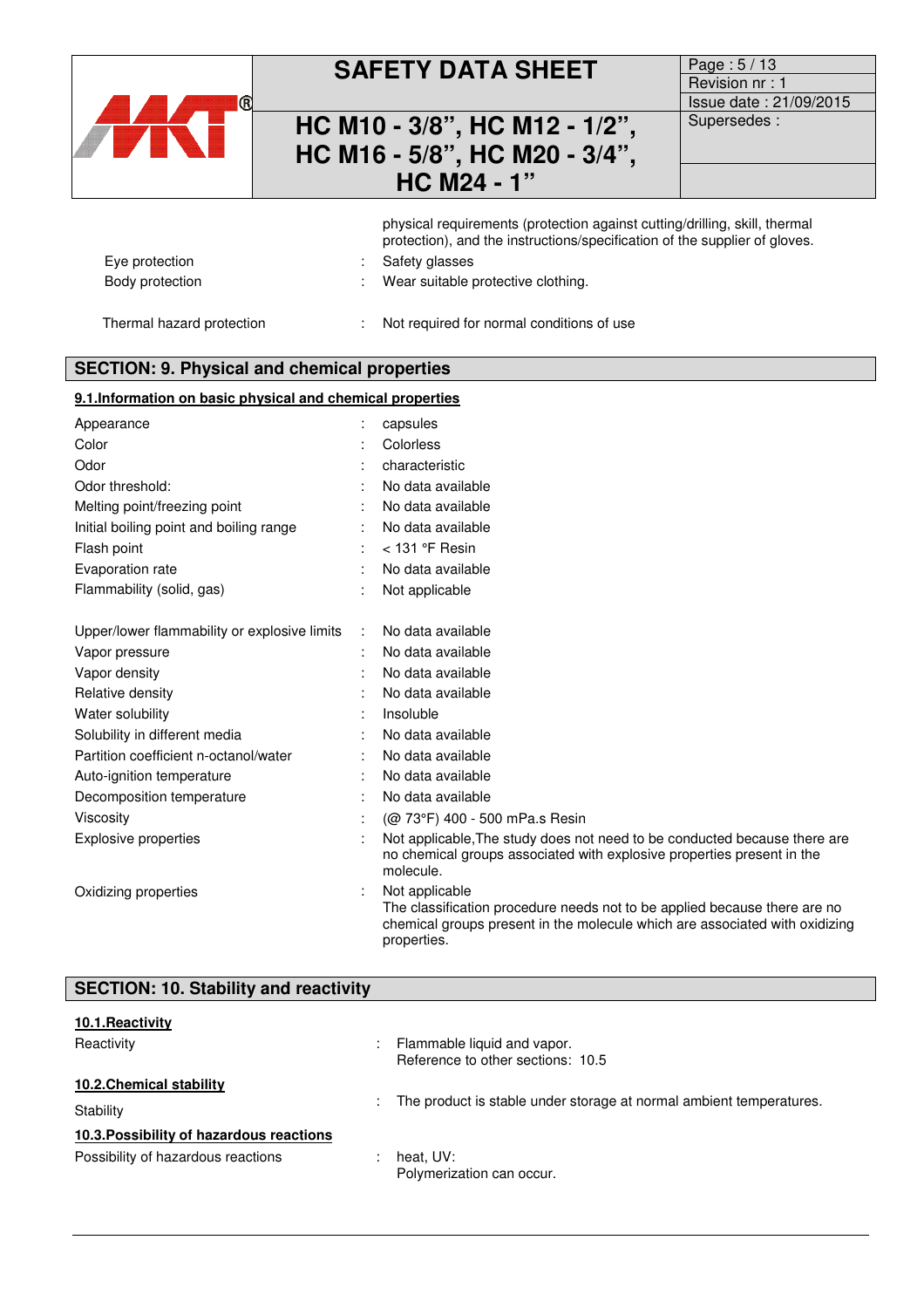

## **SAFETY DATA SHEET** Page : 6/13

## **HC M10 - 3/8", HC M12 - 1/2", HC M16 - 5/8", HC M20 - 3/4", HC M24 - 1"**

Revision nr : 1 Issue date : 21/09/2015 Supersedes :

### **10.4.Conditions to avoid**  Conditions to avoid **interpret in the Conditions** of the Keep away from heat, hot surfaces, sparks, open flames and other ignition sources. No smoking. See also section 7 : Handling and storage . **10.5.Incompatible materials**  Incompatible materials : Strong oxidizing agents . Strong bases . Strong acids . See also section 7 : Handling and storage . **10.6.Hazardous decomposition products**  Hazardous decomposition products : Burning produces noxious and toxic fumes. (COx). **SECTION: 11. Toxicological information 11.1.Information on toxicological effects**

| Acute toxicity                                      | : Not classified (Based on available data, the classification criteria are not met.)                                                               |
|-----------------------------------------------------|----------------------------------------------------------------------------------------------------------------------------------------------------|
| Styrene (100-42-5)                                  |                                                                                                                                                    |
| LD50/oral/rat                                       | 1000 mg/kg                                                                                                                                         |
| LC50/inhalation/4h/rat                              | $11,8 \, mg/l$                                                                                                                                     |
| Dibenzoyl peroxide (94-36-0)                        |                                                                                                                                                    |
| LD50/oral/rat                                       | 7710 mg/kg                                                                                                                                         |
| Skin corrosion/irritation                           | : Causes skin irritation.<br>Styrene:<br>Causes skin irritation.<br>pH: No data available                                                          |
| Serious eye damage/irritation                       | : Causes serious eye irritation.<br>Styrene /<br>dibenzoyl peroxide, benzoyl peroxide :<br>Causes serious eye irritation.<br>pH: No data available |
| Respiratory/skin sensitisation                      | : May cause an allergic skin reaction.<br>dibenzoyl peroxide, benzoyl peroxide :<br>May cause an allergic skin reaction.                           |
| Germ cell mutagenicity                              | : Not classified (Based on available data, the classification criteria are not met.)                                                               |
| Carcinogenicity                                     | : Not classified (Based on available data, the classification criteria are not met.)                                                               |
| Styrene (100-42-5)                                  |                                                                                                                                                    |
| IARC group                                          | 2B - Possibly carcinogenic to humans                                                                                                               |
| National Toxicology Program (NTP)<br><b>Status</b>  | 3 - Reasonably anticipated to be Human Carcinogen                                                                                                  |
|                                                     | In OSHA Hazard Communication Carcinogen list                                                                                                       |
| Dibenzoyl peroxide (94-36-0)                        |                                                                                                                                                    |
| IARC group                                          | 3 - Not classifiable                                                                                                                               |
| Reproductive toxicity                               | : Not classified (Based on available data, the classification criteria are not met.)                                                               |
| Specific target organ toxicity (single<br>exposure) | : May cause respiratory irritation.<br>Styrene:<br>May cause respiratory irritation.                                                               |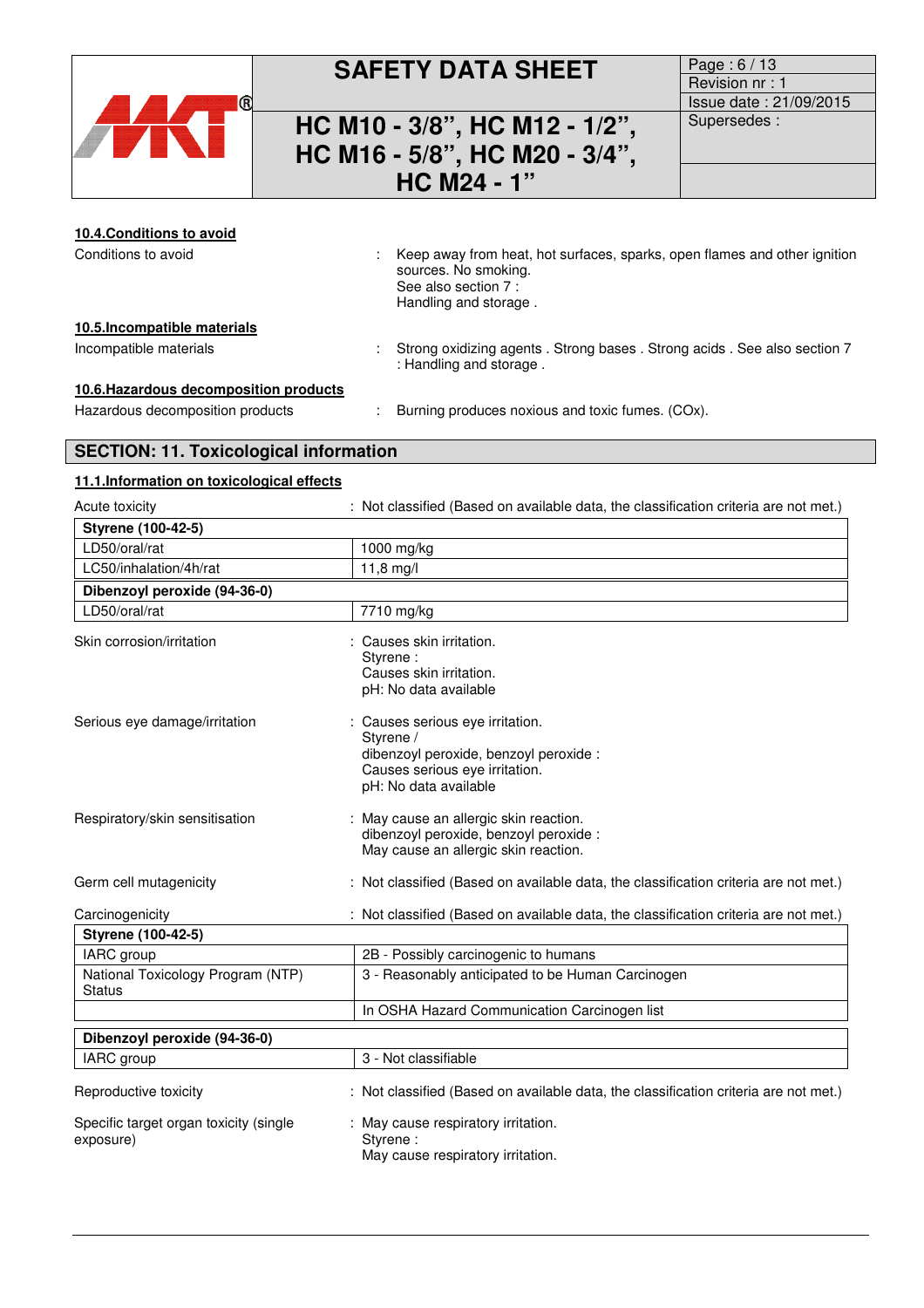| (R)                                                             | <b>SAFETY DATA SHEET</b><br>HC M10 - 3/8", HC M12 - 1/2",<br>HC M16 - 5/8", HC M20 - 3/4",<br><b>HC M24 - 1"</b>                                                                                                                                                                  | Page: 7/13<br>Revision nr: 1<br>Issue date: 21/09/2015<br>Supersedes: |
|-----------------------------------------------------------------|-----------------------------------------------------------------------------------------------------------------------------------------------------------------------------------------------------------------------------------------------------------------------------------|-----------------------------------------------------------------------|
| Specific target organ toxicity (repeated<br>exposure)           | : Causes damage to organs through prolonged or repeated exposure.<br>Styrene:<br>Causes damage to organs through prolonged or repeated exposure.                                                                                                                                  |                                                                       |
| Aspiration hazard<br>Other adverse effects<br>Other information | : Not classified (Based on available data, the classification criteria are not met.)<br>: Causes damage to organs through prolonged or repeated exposure.<br>: Symptoms related to the physical, chemical and toxicological characteristics.<br>Reference to other sections: 4.2. |                                                                       |
| Other information                                               | : Symptoms related to the physical, chemical and toxicological characteristics<br>Reference to other sections: 4.2                                                                                                                                                                |                                                                       |
| <b>SECTION 12: Ecological information</b>                       |                                                                                                                                                                                                                                                                                   |                                                                       |
| 12.1.Toxicity                                                   |                                                                                                                                                                                                                                                                                   |                                                                       |

| Toxicity                              | : Very toxic to aquatic life.                                                            |
|---------------------------------------|------------------------------------------------------------------------------------------|
| Styrene (100-42-5)                    |                                                                                          |
| LC50 fish 1                           | 3,24 - 4,99 mg/l (Exposure time: 96 h - Species: Pimephales promelas [flow-<br>through]) |
| EC50 Daphnia 1                        | 3,3 - 7,4 mg/l (Exposure time: 48 h - Species: Daphnia magna)                            |
| EC50 other aquatic organisms 1        | 1,4 mg/l (Exposure time: 72 h - Species: Pseudokirchneriella subcapitata)                |
| LC50 fish 2                           | 19,03 - 33,53 mg/l (Exposure time: 96 h - Species: Lepomis macrochirus<br>[static])      |
| LC50 other aquatic organisms 2        | 500 mg/l Bacteria                                                                        |
| EC50 other aquatic organisms 2        | 0,72 mg/l (Exposure time: 96 h - Species: Pseudokirchneriella subcapitata)               |
| NOEC (acute)                          | 44 mg/kg (Exposure time: 14 Days - Species: Eisenia foetida [soil dry<br>weight])        |
| NOEC (additional information)         | NOEC, Daphnia: 1,01 mg/l (21d)                                                           |
| 12.2. Persistence and degradability   |                                                                                          |
| Persistence and degradability         | No data available                                                                        |
| 12.3. Bioaccumulative potential       |                                                                                          |
| Bioaccumulative potential             | No data available                                                                        |
| Partition coefficient n-octanol/water | No data available                                                                        |
| 12.4. Mobility in soil                |                                                                                          |
| Mobility                              | No data available                                                                        |
| 12.5. Other adverse effects           |                                                                                          |
| Other information                     | No information available                                                                 |

### **SECTION 13: Disposal considerations**

| 13.1. Waste treatment methods                            |                                                                                                                                                                                                                                                                                                                                               |
|----------------------------------------------------------|-----------------------------------------------------------------------------------------------------------------------------------------------------------------------------------------------------------------------------------------------------------------------------------------------------------------------------------------------|
| Product waste:                                           | $:$ Handle with care.<br>Safe handling: see section 7.<br>Do not allow to enter into surface water or drains<br>Refer to manufacturer/supplier for information on recovery/recycling.<br>Collect and dispose of waste product at an authorized disposal facility.<br>Dispose of contaminated materials in accordance with current regulations |
| Contaminated packaging<br>Further ecological information | : In accordance with local and national regulations.<br>: Should not be released into the environment.                                                                                                                                                                                                                                        |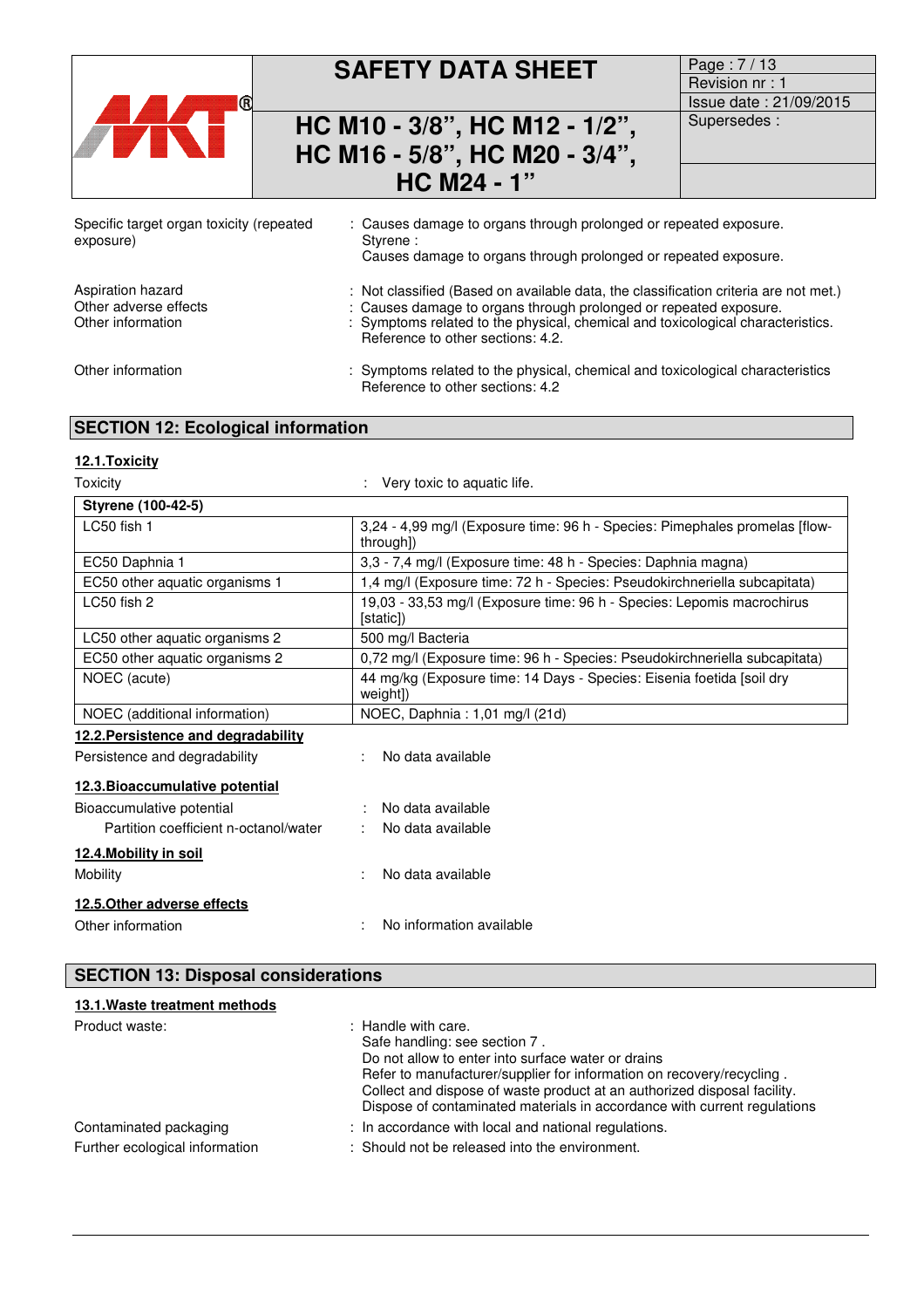

## **SAFETY DATA SHEET** Page : 8/13

### **HC M10 - 3/8", HC M12 - 1/2", HC M16 - 5/8", HC M20 - 3/4", HC M24 - 1"**

Revision nr : 1 Issue date : 21/09/2015 Supersedes :

### **SECTION 14: Transport information**

### **14.1. Basic shipping description DOT**

| UN-No.(DOT)                                | 1866                                                                                                                                                                                                                                                                                                                                                                                                                                                                                                                                                                                                                                                                                                                                                                                                                                                                                                                                                                                                                                                                                                                                                                                 |
|--------------------------------------------|--------------------------------------------------------------------------------------------------------------------------------------------------------------------------------------------------------------------------------------------------------------------------------------------------------------------------------------------------------------------------------------------------------------------------------------------------------------------------------------------------------------------------------------------------------------------------------------------------------------------------------------------------------------------------------------------------------------------------------------------------------------------------------------------------------------------------------------------------------------------------------------------------------------------------------------------------------------------------------------------------------------------------------------------------------------------------------------------------------------------------------------------------------------------------------------|
| Proper Shipping Name (DOT)                 | Resin solution                                                                                                                                                                                                                                                                                                                                                                                                                                                                                                                                                                                                                                                                                                                                                                                                                                                                                                                                                                                                                                                                                                                                                                       |
| Transport hazard class(es) (DOT)           | 3 - Class 3 - Flammable and combustible liquid 49 CFR 173.120                                                                                                                                                                                                                                                                                                                                                                                                                                                                                                                                                                                                                                                                                                                                                                                                                                                                                                                                                                                                                                                                                                                        |
| Packing group (DOT)<br>Hazard labels (DOT) | II - Medium Danger<br>3 - Flammable liquid                                                                                                                                                                                                                                                                                                                                                                                                                                                                                                                                                                                                                                                                                                                                                                                                                                                                                                                                                                                                                                                                                                                                           |
| Special provisions                         | When transported as a limited quantity or a consumer commodity, the maximum net<br>capacity specified in $173.150(b)(2)$ of this subchapter for inner packagings may be<br>increased to 5 L (1.3 gallons). Notwithstanding the provisions of 173.24b of this<br>subchapter, non-reclosing pressure relief devices are authorized on DOT 57 portable<br>tanks. Authorized IBCs: Metal (31A, 31B and 31N); Rigid plastics (31H1 and 31H2);<br>Composite (31HZ1). Additional Requirement: Only liquids with a vapor pressure<br>less than or equal to 110 kPa at 50 C (1.1 bar at 122 F), or 130 kPa at 55 C (1.3 bar<br>at 131 F) are authorized. 2.65 178.274(d)(2) Normal 178.275(d)(3) The<br>maximum degree of filling must not exceed the degree of filling determined by the<br>following: Degree of filling = $97 / (1 + a (tr - tf))$ Where: tr is the maximum mean bulk<br>temperature during transport, and tf is the temperature in degrees celsius of the<br>liquid during filling. A portable tank having a minimum test pressure of 1.5 bar (150<br>kPa) may be used when the flash point of the hazardous material transported is<br>greater than $0 \text{ C}$ (32 F). |
| 14.2 Additional information                |                                                                                                                                                                                                                                                                                                                                                                                                                                                                                                                                                                                                                                                                                                                                                                                                                                                                                                                                                                                                                                                                                                                                                                                      |
| <b>IMDG</b>                                |                                                                                                                                                                                                                                                                                                                                                                                                                                                                                                                                                                                                                                                                                                                                                                                                                                                                                                                                                                                                                                                                                                                                                                                      |
| <b>IMDG</b>                                | If shipped by vessel in quantities LESS than 30L, IMDG 2.3.2.5 exception<br>applies: Not regulated as a hazardous material.<br>State on shipping documents: "Transport in accordance with 2.3.2.5 of the<br>IMDG code.'                                                                                                                                                                                                                                                                                                                                                                                                                                                                                                                                                                                                                                                                                                                                                                                                                                                                                                                                                              |
| UN-No                                      | 1866                                                                                                                                                                                                                                                                                                                                                                                                                                                                                                                                                                                                                                                                                                                                                                                                                                                                                                                                                                                                                                                                                                                                                                                 |
| Proper shipping name IATA/IMDG             | IATA: RESIN SOLUTION                                                                                                                                                                                                                                                                                                                                                                                                                                                                                                                                                                                                                                                                                                                                                                                                                                                                                                                                                                                                                                                                                                                                                                 |
| Class or Division                          |                                                                                                                                                                                                                                                                                                                                                                                                                                                                                                                                                                                                                                                                                                                                                                                                                                                                                                                                                                                                                                                                                                                                                                                      |
| Packing group                              | Ш                                                                                                                                                                                                                                                                                                                                                                                                                                                                                                                                                                                                                                                                                                                                                                                                                                                                                                                                                                                                                                                                                                                                                                                    |
| <b>ICAO/IATA</b>                           |                                                                                                                                                                                                                                                                                                                                                                                                                                                                                                                                                                                                                                                                                                                                                                                                                                                                                                                                                                                                                                                                                                                                                                                      |
| UN-No                                      | 1866                                                                                                                                                                                                                                                                                                                                                                                                                                                                                                                                                                                                                                                                                                                                                                                                                                                                                                                                                                                                                                                                                                                                                                                 |
| Proper shipping name IATA/IMDG             | IATA: RESIN SOLUTION                                                                                                                                                                                                                                                                                                                                                                                                                                                                                                                                                                                                                                                                                                                                                                                                                                                                                                                                                                                                                                                                                                                                                                 |
| Class or Division                          |                                                                                                                                                                                                                                                                                                                                                                                                                                                                                                                                                                                                                                                                                                                                                                                                                                                                                                                                                                                                                                                                                                                                                                                      |
| <b>Subsidiary Class</b>                    | IATA: 3 - Flammable liquids                                                                                                                                                                                                                                                                                                                                                                                                                                                                                                                                                                                                                                                                                                                                                                                                                                                                                                                                                                                                                                                                                                                                                          |
| Packing group                              | Ш                                                                                                                                                                                                                                                                                                                                                                                                                                                                                                                                                                                                                                                                                                                                                                                                                                                                                                                                                                                                                                                                                                                                                                                    |

### **SECTION: 15. Regulatory information**

### **15.1. US Federal regulations**

### **Styrene (100-42-5)**

Listed on the United States TSCA (Toxic Substances Control Act) inventory Subject to reporting requirements of United States SARA Section 313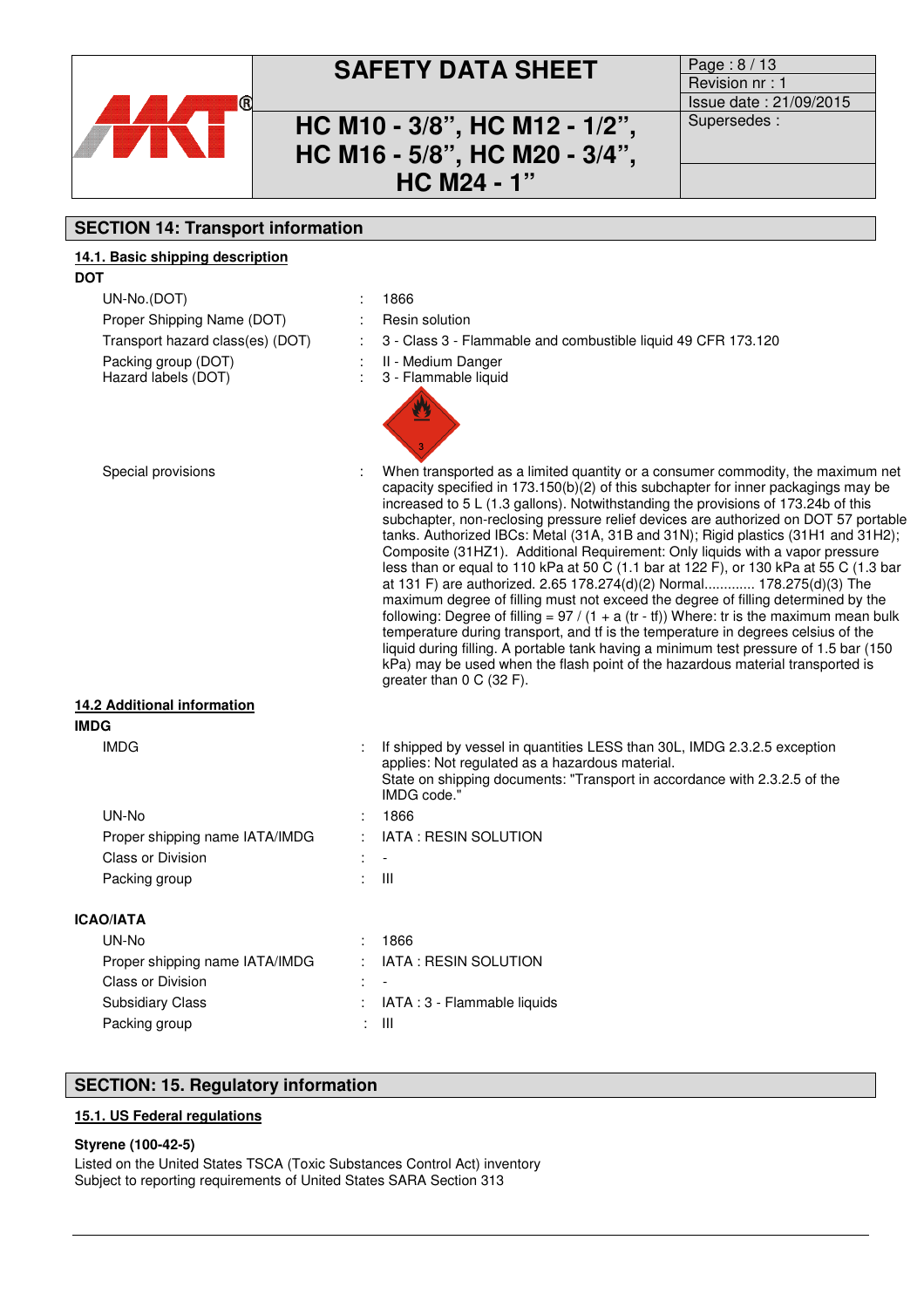

## **SAFETY DATA SHEET** Page : 9/13

### **HC M10 - 3/8", HC M12 - 1/2", HC M16 - 5/8", HC M20 - 3/4", HC M24 - 1"**

Revision nr : 1 Issue date : 21/09/2015 Supersedes :

### **Styrene (100-42-5)**

SARA Section 313 - Emission Reporting 0,1 %

#### **Dibenzoyl peroxide (94-36-0)**

Listed on the United States TSCA (Toxic Substances Control Act) inventory Subject to reporting requirements of United States SARA Section 313 SARA Section 313 - Emission Reporting 1,0 %

### **15.2. International regulations**

### **15.2.1. CANADA**

### **Styrene (100-42-5)**

Listed on the Canadian DSL (Domestic Sustances List) WHMIS Classification Class B Division 2 - Flammable Liquid

Class D Division 2 Subdivision A - Very toxic material causing other toxic effects

### **Dibenzoyl peroxide (94-36-0)**

Listed on the Canadian DSL (Domestic Sustances List) WHMIS Classification **Class C** - Oxidizing Material

Class D Division 2 Subdivision B - Toxic material causing other toxic effects Class F - Dangerously Reactive Material

### **15.2.2. National regulations**

### **Styrene (100-42-5)**

Listed on the AICS (Australian Inventory of Chemical Substances) Listed on IECSC (Inventory of Existing Chemical Substances Produced or Imported in China) Listed on the EEC inventory EINECS (European Inventory of Existing Commercial Chemical Substances) Listed on the Japanese ENCS (Existing & New Chemical Substances) inventory Listed on the Korean ECL (Existing Chemicals List) Listed on NZIoC (New Zealand Inventory of Chemicals) Listed on PICCS (Philippines Inventory of Chemicals and Chemical Substances) Japanese Pollutant Release and Transfer Register Law (PRTR Law) Listed on the Canadian IDL (Ingredient Disclosure List)

Listed on INSQ (Mexican national Inventory of Chemical Substances)

Listed on Turkish inventory of chemical

### **Dibenzoyl peroxide (94-36-0)**

Listed on the AICS (Australian Inventory of Chemical Substances)

Listed on IECSC (Inventory of Existing Chemical Substances Produced or Imported in China)

Listed on the EEC inventory EINECS (European Inventory of Existing Commercial Chemical Substances)

Listed on the Japanese ENCS (Existing & New Chemical Substances) inventory

Listed on the Korean ECL (Existing Chemicals List)

Listed on NZIoC (New Zealand Inventory of Chemicals)

Listed on PICCS (Philippines Inventory of Chemicals and Chemical Substances)

Listed on the Canadian IDL (Ingredient Disclosure List)

Listed on INSQ (Mexican national Inventory of Chemical Substances)

Listed on Turkish inventory of chemical

### **15.3. US State regulations**

### **Glass**

| U.S. - California -<br>Proposition 65 -<br>Carcinogens List | U.S. - California -<br>Proposition 65 -<br>Developmental<br>Toxicitv | U.S. - California -<br>Proposition 65 -<br><b>Reproductive Toxicity -</b><br>Female | U.S. - California -<br>Proposition 65 -<br>Reproductive Toxicity -<br>Male | Non-significant risk<br>level (NSRL) |
|-------------------------------------------------------------|----------------------------------------------------------------------|-------------------------------------------------------------------------------------|----------------------------------------------------------------------------|--------------------------------------|
| <b>No</b>                                                   | No                                                                   | No                                                                                  | <b>No</b>                                                                  |                                      |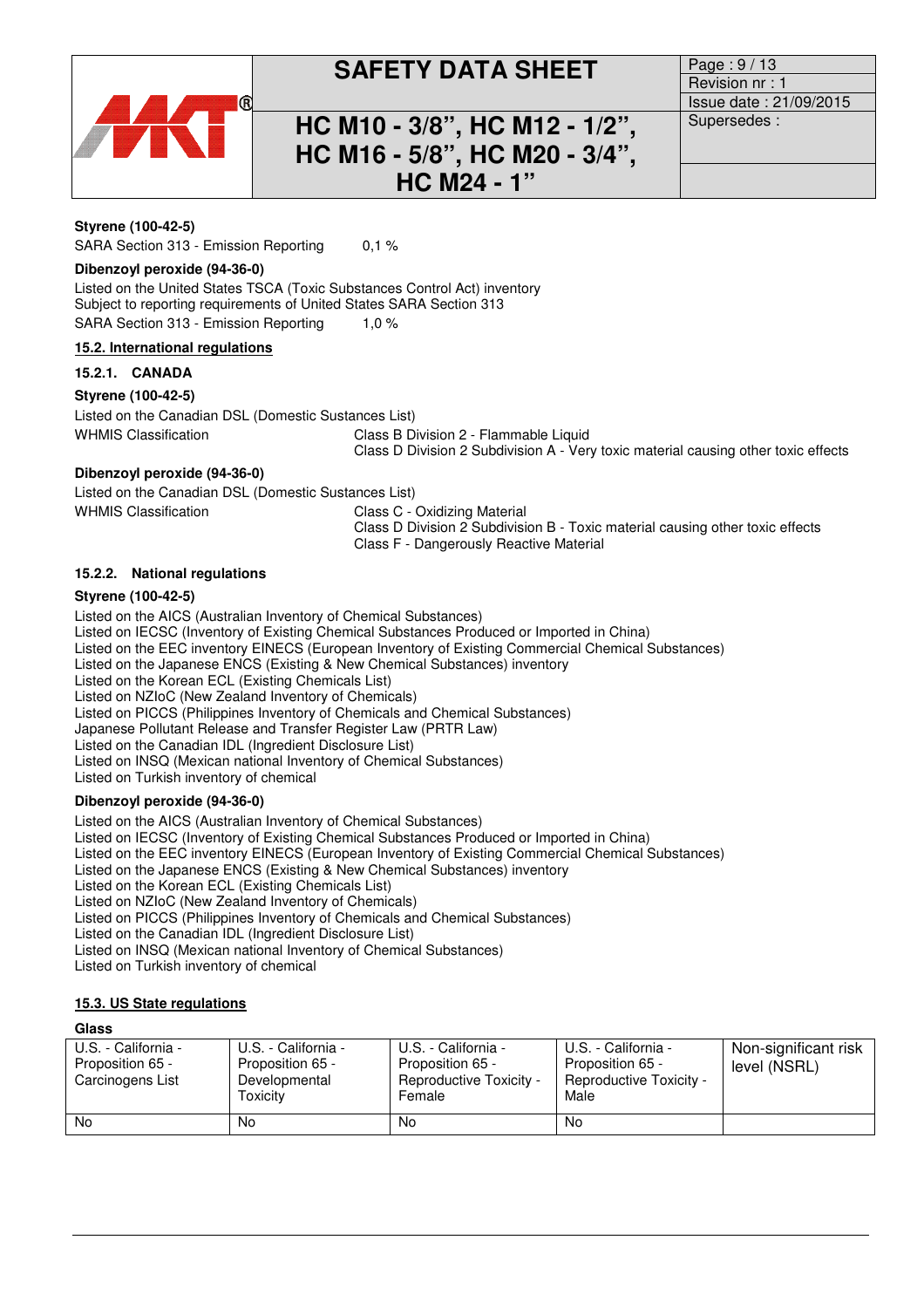

## **SAFETY DATA SHEET** Page: 10/13

### **HC M10 - 3/8", HC M12 - 1/2", HC M16 - 5/8", HC M20 - 3/4", HC M24 - 1"**

Revision nr : 1 Issue date : 21/09/2015 Supersedes :

#### **Quartz (respirable dust <1%) (14808-60-7)**

| U.S. - California -<br>Proposition 65 -<br>Carcinogens List | U.S. - California -<br>Proposition 65 -<br>Developmental<br>Toxicity | U.S. - California -<br>Proposition 65 -<br>Reproductive Toxicity -<br>Female | U.S. - California -<br>Proposition 65 -<br>Reproductive Toxicity -<br>Male | Non-significant risk<br>level (NSRL) |
|-------------------------------------------------------------|----------------------------------------------------------------------|------------------------------------------------------------------------------|----------------------------------------------------------------------------|--------------------------------------|
| Yes                                                         | No.                                                                  | No.                                                                          | <b>No</b>                                                                  |                                      |
| Styrene (100-42-5)                                          |                                                                      |                                                                              |                                                                            |                                      |
| U.S. - California -<br>Proposition 65 -<br>Carcinogens List | U.S. - California -<br>Proposition 65 -<br>Developmental<br>Toxicity | U.S. - California -<br>Proposition 65 -<br>Reproductive Toxicity -<br>Female | U.S. - California -<br>Proposition 65 -<br>Reproductive Toxicity -<br>Male | Non-significant risk<br>level (NSRL) |
| <b>No</b>                                                   | No.                                                                  | No.                                                                          | <b>No</b>                                                                  |                                      |
| 1,1'-(p-tolylimino)dipropan-2-ol (38668-48-3)               |                                                                      |                                                                              |                                                                            |                                      |
| U.S. - California -<br>Proposition 65 -<br>Carcinogens List | U.S. - California -<br>Proposition 65 -<br>Developmental<br>Toxicity | U.S. - California -<br>Proposition 65 -<br>Reproductive Toxicity -<br>Female | U.S. - California -<br>Proposition 65 -<br>Reproductive Toxicity -<br>Male | Non-significant risk<br>level (NSRL) |
| No                                                          | <b>No</b>                                                            | <b>No</b>                                                                    | <b>No</b>                                                                  |                                      |
| dicyclohexyl phthalate (84-61-7)                            |                                                                      |                                                                              |                                                                            |                                      |
| U.S. - California -<br>Proposition 65 -<br>Carcinogens List | U.S. - California -<br>Proposition 65 -<br>Developmental<br>Toxicity | U.S. - California -<br>Proposition 65 -<br>Reproductive Toxicity -<br>Female | U.S. - California -<br>Proposition 65 -<br>Reproductive Toxicity -<br>Male | Non-significant risk<br>level (NSRL) |
| No                                                          | <b>No</b>                                                            | No.                                                                          | <b>No</b>                                                                  |                                      |
| Dibenzoyl peroxide (94-36-0)                                |                                                                      |                                                                              |                                                                            |                                      |
| U.S. - California -                                         | U.S. - California -                                                  | U.S. - California -                                                          | U.S. - California -                                                        | Non-significant risk                 |

| U.S. - California -<br>Proposition 65 -<br>Carcinogens List | U.S. - California -<br>Proposition 65 -<br>Developmental<br>Toxicitv | U.S. - California -<br>Proposition 65 -<br>Reproductive Toxicity -<br>Female | U.S. - California -<br>Proposition 65 -<br>Reproductive Toxicity -<br>Male | Non-significant risk<br>level (NSRL) |
|-------------------------------------------------------------|----------------------------------------------------------------------|------------------------------------------------------------------------------|----------------------------------------------------------------------------|--------------------------------------|
| No                                                          | No                                                                   | No                                                                           | No                                                                         |                                      |

### **Styrene (100-42-5)**

- U.S. California SCAQMD Toxic Air Contaminants Non-Cancer Acute
- U.S. California SCAQMD Toxic Air Contaminants Non-Cancer Chronic
- U.S. California Toxic Air Contaminant List (AB 1807, AB 2728)
- U.S. Colorado Groundwater Quality Standards
- U.S. Colorado Primary Drinking Water Regulations Maximum Contaminant Level Goals (MCLGs)
- U.S. Colorado Primary Drinking Water Regulations Maximum Contaminant Levels (MCLs)
- U.S. Connecticut Drinking Water Quality Standards Maximum Contaminant Levels
- U.S. Connecticut Hazardous Air Pollutants HLVs (30 min)
- U.S. Connecticut Hazardous Air Pollutants HLVs (8 hr)
- U.S. Delaware Pollutant Discharge Requirements Reportable Quantities
- U.S. Florida Drinking Water Standards Volatile Organic Contaminants Maximum Contaminant Levels (MCLs)
- U.S. Georgia Drinking Water Maximum Contaminant Levels (MCLs)
- U.S. Idaho Non-Carcinogenic Toxic Air Pollutants Acceptable Ambient Concentrations
- U.S. Idaho Non-Carcinogenic Toxic Air Pollutants Emission Levels (ELs)
- U.S. Idaho Occupational Exposure Limits Acceptable Maximum Peak Above the Ceiling Concentration for an 8-Hour Shift
- U.S. Idaho Occupational Exposure Limits Ceilings
- U.S. Idaho Occupational Exposure Limits TWAs
- U.S. Illinois Toxic Air Contaminant Carcinogens
- U.S. Illinois Toxic Air Contaminants
- U.S. Louisiana Reportable Quantity List for Pollutants
- U.S. Maine Air Pollutants Hazardous Air Pollutants
- U.S. Maine Chemicals of High Concern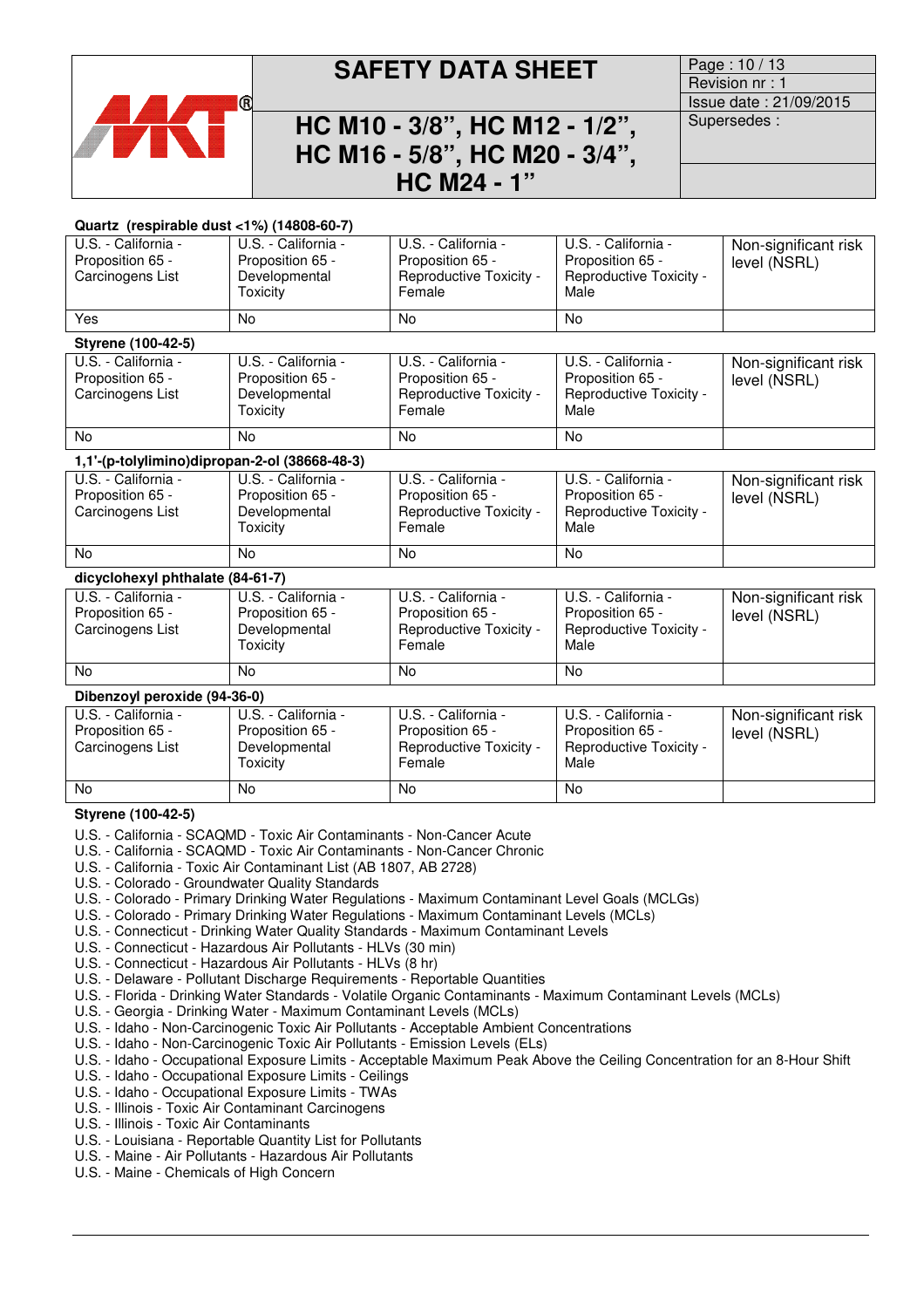

## **SAFETY DATA SHEET** Page: 11/13

### **HC M10 - 3/8", HC M12 - 1/2", HC M16 - 5/8", HC M20 - 3/4", HC M24 - 1"**

Revision nr : 1 Issue date : 21/09/2015 Supersedes :

#### **Styrene (100-42-5)**

- U.S. Massachusetts Allowable Ambient Limits (AALs)
- U.S. Massachusetts Allowable Threshold Concentrations (ATCs)
- U.S. Massachusetts Drinking Water Maximum Contaminant Levels (MCLs)
- U.S. Massachusetts Oil & Hazardous Material List Groundwater Reportable Concentration Reporting Category 1
- U.S. Massachusetts Oil & Hazardous Material List Groundwater Reportable Concentration Reporting Category 2
- U.S. Massachusetts Oil & Hazardous Material List Reportable Quantity
- U.S. Massachusetts Oil & Hazardous Material List Soil Reportable Concentration Reporting Category 1
- U.S. Massachusetts Oil & Hazardous Material List Soil Reportable Concentration Reporting Category 2
- U.S. Massachusetts Right To Know List
- U.S. Massachusetts Threshold Effects Exposure Limits (TELs)
- U.S. Massachusetts Toxics Use Reduction Act
- U.S. Michigan Occupational Exposure Limits STELs
- U.S. Michigan Occupational Exposure Limits TWAs
- U.S. Michigan Polluting Materials List
- U.S. Minnesota Chemicals of High Concern
- U.S. Minnesota Hazardous Substance List
- U.S. Minnesota Permissible Exposure Limits STELs
- U.S. Minnesota Permissible Exposure Limits TWAs
- U.S. Missouri Drinking Water Maximum Contaminant Levels (MCLs)
- U.S. Nebraska Drinking Water Maximum Contaminant Levels (MCLs)
- U.S. New Hampshire Drinking Water Maximum Contaminant Levels (MCLs)
- U.S. New Hampshire Regulated Toxic Air Pollutants Ambient Air Levels (AALs) 24-Hour
- U.S. New Hampshire Regulated Toxic Air Pollutants Ambient Air Levels (AALs) Annual
- U.S. New Jersey Discharge Prevention List of Hazardous Substances
- U.S. New Jersey Environmental Hazardous Substances List
- U.S. New Jersey Primary Drinking Water Standards Maximum Contaminant Levels MCLs
- U.S. New Jersey Right to Know Hazardous Substance List
- U.S. New Jersey Special Health Hazards Substances List
- U.S. New Jersey Water Quality Ground Water Quality Criteria
- U.S. New Jersey Water Quality Practical Quantitation Levels (PQLs)
- U.S. New York Occupational Exposure Limits Ceilings
- U.S. New York Occupational Exposure Limits TWAs
- U.S. New York Reporting of Releases Part 597 List of Hazardous Substances
- U.S. North Carolina Control of Toxic Air Pollutants
- U.S. North Dakota Air Pollutants Guideline Concentrations 1-Hour
- U.S. North Dakota Air Pollutants Guideline Concentrations 8-Hour
- U.S. North Dakota Water Quality Standards Human Health Value for Classes I, IA, II
- U.S. Oregon Permissible Exposure Limits Ceilings
- U.S. Oregon Permissible Exposure Limits STELs
- U.S. Oregon Permissible Exposure Limits TWAs
- U.S. California Safer Consumer Products Initial List of Candidate Chemicals and Chemical Groups
- U.S. Pennsylvania Drinking Water Maximum Contaminant Levels (MCLs)
- U.S. Pennsylvania RTK (Right to Know) Environmental Hazard List
- U.S. Pennsylvania RTK (Right to Know) List
- U.S. Rhode Island Air Toxics Acceptable Ambient Levels 1-Hour
- U.S. Rhode Island Air Toxics Acceptable Ambient Levels 24-Hour
- U.S. Rhode Island Air Toxics Acceptable Ambient Levels Annual
- U.S. South Carolina Maximum Contaminant Levels (MCLs)
- U.S. South Carolina Toxic Air Pollutants Maximum Allowable Concentrations
- U.S. South Carolina Toxic Air Pollutants Pollutant Categories
- U.S. Tennessee Occupational Exposure Limits STELs
- U.S. Tennessee Occupational Exposure Limits TWAs
- U.S. Texas Drinking Water Standards Maximum Contaminant Levels (MCLs)
- U.S. Texas Effects Screening Levels Long Term
- U.S. Texas Effects Screening Levels Short Term
- U.S. Utah Drinking Water Maximum Contaminant Levels (MCLs)
- U.S. Vermont Permissible Exposure Limits STELs
- U.S. Vermont Permissible Exposure Limits TWAs
- U.S. Washington Permissible Exposure Limits STELs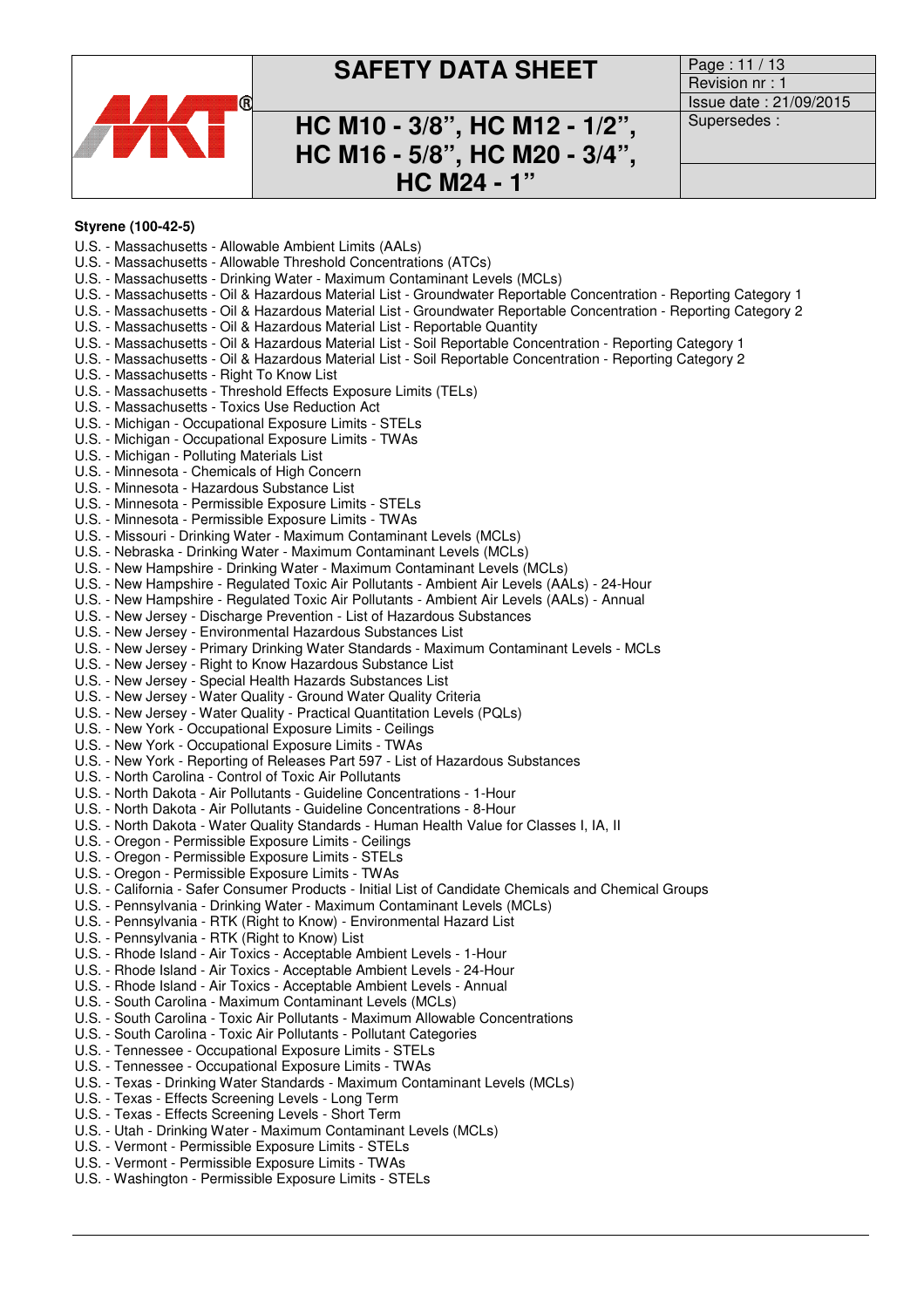

### **SAFETY DATA SHEET** Page: 12/13

### **HC M10 - 3/8", HC M12 - 1/2", HC M16 - 5/8", HC M20 - 3/4", HC M24 - 1"**

Revision nr : 1 Issue date : 21/09/2015 Supersedes :

#### **Styrene (100-42-5)**

- U.S. Washington Permissible Exposure Limits TWAs
- U.S. West Virginia Water Quality Groundwater Standards Ceiling Concentrations
- U.S. Wisconsin Hazardous Air Contaminants All Sources Emissions From Stack Heights 25 Feet to Less Than 40 Feet
- U.S. Wisconsin Hazardous Air Contaminants All Sources Emissions From Stack Heights 40 Feet to Less Than 75 Feet
- U.S. Wisconsin Hazardous Air Contaminants All Sources Emissions From Stack Heights 75 Feet or Greater
- U.S. Wisconsin Hazardous Air Contaminants All Sources Emissions From Stack Heights Less Than 25 Feet

#### **Dibenzoyl peroxide (94-36-0)**

- U.S. Connecticut Hazardous Air Pollutants HLVs (30 min)
- U.S. Connecticut Hazardous Air Pollutants HLVs (8 hr)
- U.S. Delaware Accidental Release Prevention Regulations Sufficient Quantities
- U.S. Delaware Pollutant Discharge Requirements Reportable Quantities
- U.S. Idaho Non-Carcinogenic Toxic Air Pollutants Acceptable Ambient Concentrations
- U.S. Idaho Non-Carcinogenic Toxic Air Pollutants Emission Levels (ELs)
- U.S. Idaho Occupational Exposure Limits TWAs
- U.S. Massachusetts Oil & Hazardous Material List Groundwater Reportable Concentration Reporting Category 1
- U.S. Massachusetts Oil & Hazardous Material List Groundwater Reportable Concentration Reporting Category 2
- U.S. Massachusetts Oil & Hazardous Material List Reportable Quantity
- U.S. Massachusetts Oil & Hazardous Material List Soil Reportable Concentration Reporting Category 1
- U.S. Massachusetts Oil & Hazardous Material List Soil Reportable Concentration Reporting Category 2
- U.S. Massachusetts Right To Know List
- U.S. Massachusetts Toxics Use Reduction Act
- U.S. Michigan Occupational Exposure Limits TWAs
- U.S. Michigan Process Safety Management Highly Hazardous Chemicals
- U.S. Minnesota Hazardous Substance List
- U.S. Minnesota Permissible Exposure Limits TWAs
- U.S. New Hampshire Regulated Toxic Air Pollutants Ambient Air Levels (AALs) 24-Hour
- U.S. New Hampshire Regulated Toxic Air Pollutants Ambient Air Levels (AALs) Annual
- U.S. New Jersey Discharge Prevention List of Hazardous Substances
- U.S. New Jersey Environmental Hazardous Substances List
- U.S. New Jersey Right to Know Hazardous Substance List
- U.S. New Jersey Special Health Hazards Substances List
- U.S. New Jersey TCPA Extraordinarily Hazardous Substances (EHS)
- U.S. New York Occupational Exposure Limits TWAs
- U.S. North Dakota Air Pollutants Guideline Concentrations 8-Hour
- U.S. Oregon Permissible Exposure Limits TWAs
- U.S. Pennsylvania RTK (Right to Know) Environmental Hazard List
- U.S. Pennsylvania RTK (Right to Know) List
- U.S. Tennessee Occupational Exposure Limits TWAs
- U.S. Texas Effects Screening Levels Long Term
- U.S. Texas Effects Screening Levels Short Term
- U.S. Vermont Permissible Exposure Limits TWAs
- U.S. Washington Permissible Exposure Limits STELs
- U.S. Washington Permissible Exposure Limits TWAs
- 
- U.S. Wisconsin Hazardous Air Contaminants All Sources Emissions From Stack Heights 25 Feet to Less Than 40 Feet U.S. - Wisconsin - Hazardous Air Contaminants - All Sources - Emissions From Stack Heights 40 Feet to Less Than 75 Feet
- U.S. Wisconsin Hazardous Air Contaminants All Sources Emissions From Stack Heights 75 Feet or Greater
- U.S. Wisconsin Hazardous Air Contaminants All Sources Emissions From Stack Heights Less Than 25 Feet
- U.S. Wyoming Process Safety Management Highly Hazardous Chemicals

### **SECTION: 16. Other information**

| Issue date                                | : 21/09/2015          |
|-------------------------------------------|-----------------------|
| Supersedes                                |                       |
| Key literature references and sources for | : Supplier SDS, LOLI. |
| data                                      |                       |